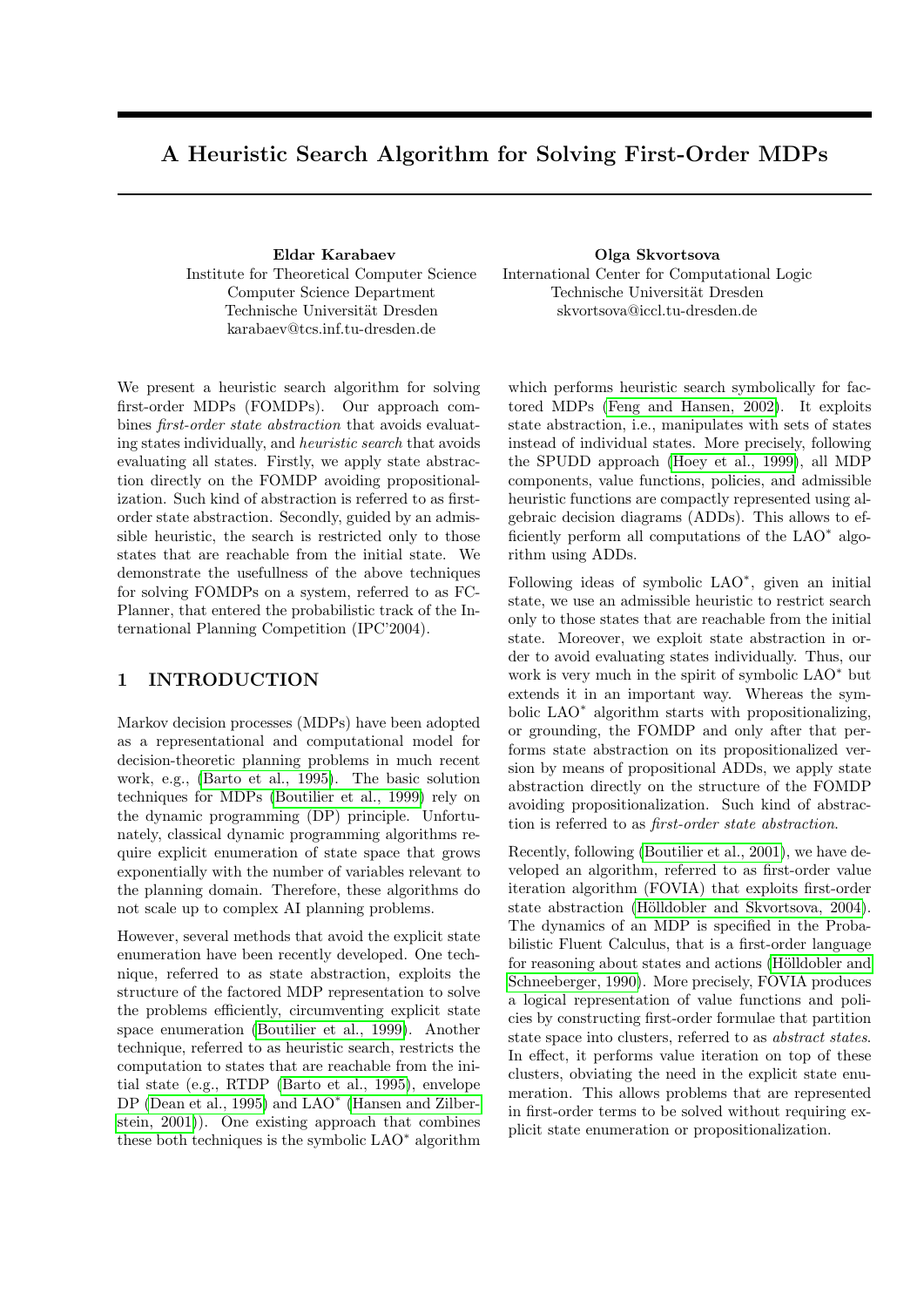Indeed, FOMDP's propositionalization is very impractical: the number of propositions grows considerably with the number of domain objects and relations. This has a dramatic impact on the complexity of the algorithms that depends directly on the number of propositions. Moreover, as soon as the universe of objects is infinite, these algorithms cannot be made to work. Finally, systems for solving FOMDPs that rely on state propositionalization also perform action propositionalization which is problematic in first-order domains, because the number of ground actions also grows dramatically with domain size.

In this paper, we address these difficulties by proposing an approach for solving FOMDPs that combines first-order state abstraction and heuristic search in a novel way exploiting the power of logical representations. Our algorithm can be viewed as a first-order generalization of LAO<sup>∗</sup> , in which our contribution is to show how to perform heuristic search for first-order MDPs, circumventing their propositionalization. In fact, we show how to improve the performance of symbolic LAO<sup>∗</sup> by providing a compact first-order MDP representation using Probabilistic Fluent Calculus instead of propositional ADDs. On the other hand, our approach can be considered as a way to improve the efficiency of the FOVIA algorithm by using heuristic search together with the symbolic dynamic programming.

### 2 FIRST-ORDER REPRESENTATION OF MDPS

Recently, several representations for propositionallyfactored MDPs have been proposed, including dynamic Bayesian networks [\(Boutilier et al., 1999\)](#page-7-1) and ADDs [\(Hoey et al., 1999\)](#page-7-5). For instance, the SPUDD algorithm [\(Hoey et al., 1999\)](#page-7-5) has been used to solve MDPs with hundreds of millions of states optimally, producing logical descriptions of value functions that involve only hundreds of distinct values. This work demonstrates that large MDPs, described in a logical fashion, can often be solved optimally by exploiting the logical structure of the problem. Meanwhile, many realistic planning domains are best represented in firstorder terms. However, most existing implemented solutions for first-order MDPs rely on propositionalization, i.e., eliminate all variables at the outset of a solution attempt by instantiating terms with all possible combinations of domain objects. This technique is very impractical because the number of propositions grows dramatically with the number of domain objects and relations. For example, the goal statement  $\exists X_0 \ldots X_7$ .  $\text{red}(X_0) \wedge \text{green}(X_1) \wedge \ldots \wedge \text{blue}(X_7) \wedge$  $Tower(X_0, \ldots, X_7)$  in a colored Blocksworld problem of only eight blocks and three colors (where along with the unique identifier each block is assigned a specific color) could result in up to 144 different combinations of blocks, when grounded.

To address these difficulties, we propose a concise representation of FOMDPs within Probabilistic Fluent Calculus that is a logical approach to modelling dynamically changing systems based on first-order logic.

#### 2.1 MDPs

A Markov decision process (MDP), is a tuple  $(\mathcal{Z}, \mathcal{A}, \mathcal{P}, \mathcal{R}, \mathcal{C})$ , where  $\mathcal Z$  is a finite set of states,  $\mathcal A$ is a finite set of actions, and  $\mathcal{P}: \mathcal{Z} \times \mathcal{Z} \times \mathcal{A} \rightarrow [0,1],$ written  $\mathcal{P}(z'|z,a)$ , specifies transition probabilities. In particular,  $\mathcal{P}(z'|z,a)$  denotes the probability of ending up at state  $z'$  given that the agent was in state  $z$  and action a was executed.  $\mathcal{R}: \mathcal{Z} \to \mathbb{R}$  is a real-valued reward function associating with each state  $z$  its immediate utility  $\mathcal{R}(z)$ .  $\mathcal{C}: \mathcal{A} \to \mathbb{R}$  is a real-valued cost function associating a cost  $\mathcal{C}(a)$  to each action a. A sequential decision problem consists of an MDP and is the problem of finding a policy  $\pi : \mathcal{Z} \to \mathcal{A}$  that maximizes the total expected discounted reward received when executing the policy  $\pi$  over an infinite (or indefinite) horizon. The value of a state  $z$  with respect to a policy  $\pi$  is defined recursively as:

$$
V_{\pi}(z) = \mathcal{R}(z) + \mathcal{C}(\pi(z)) + \gamma \sum_{z' \in \mathcal{Z}} \mathcal{P}(z'|z, \pi(z)) V_{\pi}(z'),
$$

where  $0 \leq \gamma \leq 1$  is a discount factor. We take  $\gamma$  equal to 1 for indefinite-horizon problems only, i.e., when a goal is reached the system enters an absorbing state in which no further rewards or costs are accrued. The optimal value function  $V^*$  satisfies:

$$
V^*(z) = \mathcal{R}(z) + \max_{a \in \mathcal{A}} \{ \mathcal{C}(a) + \gamma \sum_{z' \in \mathcal{Z}} \mathcal{P}(z'|z, a) V^*(z') \},
$$

for each  $z \in \mathcal{Z}$ .

#### 2.2 PROBABILISTIC FLUENT CALCULUS

Fluent Calculus  $(FC)$  was originally set up as a first-order logic program with equality using SLDEresolution as sole inference rule (Hölldobler and [Schneeberger, 1990\)](#page-7-8). The Probabilistic Fluent Calculus ( $\mathcal{PFC}$ ) is an extension of the original  $\mathcal{FC}$  for expressing planning domains with probabilistic effects.

**States:** Formally, let  $\Sigma$  denote a set of function symbols. We distinguish two function symbols in  $\Sigma$ , namely  $\circ/2$  which is associative, commutative, and admits the unit element, and a constant 1. Let  $\Sigma_-$  =  $\Sigma \setminus \{ \circ, 1 \}.$  Non-variable  $\Sigma$ <sub>-terms</sub> are called *fluents*.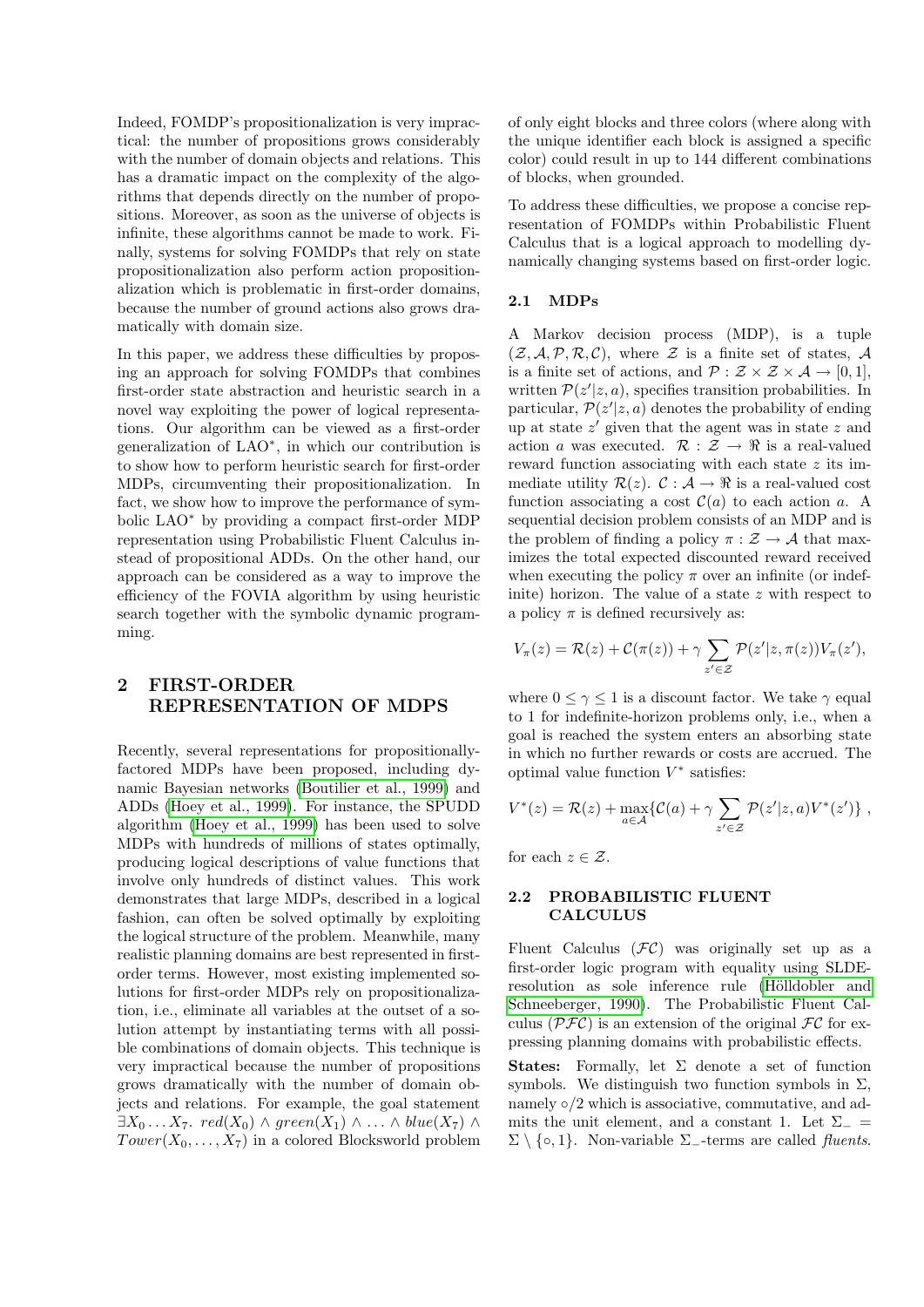

<span id="page-2-0"></span>Figure 1: The interpretation of a  $CN-state Z =$  $(on(X, a) \circ on(a, table), \{holding(X'), on(Y, X) \}).$ 

For example,  $on(X, table)$  is a fluent meaning that some block  $X$  is on the table. Fluent terms are defined inductively as follows: 1 is a fluent term; each fluent is a fluent term;  $F \circ G$  is a fluent term, if F and G are fluent terms. For example,  $on(b, table) \circ holding(X)$ is a fluent term denoting that the block  $b$  is on the table and some block  $X$  is in the robot's gripper. We denote a set of fluents as  $\mathcal F$  and a set of fluent terms as  $\mathcal{L}^{\mathcal{F}}$ , resp. A *state* is defined by a pair  $(P, \mathcal{N})$ , where  $P \in \mathcal{L}^{\mathcal{F}}$  and  $\mathcal{N} \in 2^{\mathcal{L}^{\mathcal{F}}}$ . We refer to states in  $\mathcal{PFC}$ as CN-states, where C stands for conjunction and N for negation as they are the only connectives that are allowed in state descriptions. We denote CN-states by Z,  $Z_1$ ,  $Z_2$  etc. and the set of CN-states by  $\mathcal{L}_{CN}$ .

Let  $\cdot^M$  be a mapping from fluent terms to multisets of fluents, which can be formally defined as follows:  $1^M$  =  $\{ \}$  or  $F^M = \{ F \}$ , if  $F \in \mathcal{F}$ , or  $(F \circ G)^M = F^M \cup G^M$ , where  $F, G \in \mathcal{L}^{\mathcal{F}}$  and  $\cup$  is a multiset union. The interpretation over F, denoted as I, is the pair  $(\Delta, \cdot^{\mathcal{I}})$ , where the domain  $\Delta$  is a set of all finite multisets of ground fluents from  $\mathcal{F}$ ; and an interpretation function <sup>*I*</sup> which assigns to each fluent term *F* a set  $F^{\mathcal{I}}$  ⊆ ∆ and to each CN-state  $Z = (P, \mathcal{N})$  a set  $Z^{\mathcal{I}} \subseteq \Delta$  as follows:

$$
\begin{aligned} F^{\mathcal{I}} &= \{ d \in \Delta | \exists \theta . (F\theta)^M \subseteq d \} \\ Z^{\mathcal{I}} &= \{ d \in \Delta | \exists \theta . (P\theta)^M \subseteq d \ \land \forall N \in \mathcal{N}. d \notin (N\theta)^{\mathcal{I}} \}, \end{aligned}
$$

where  $\dot{\subseteq}$  is a submultiset relation and  $\theta$  is a substitution. For example, the interpretation of a CN-state

$$
Z = (on(X, a) \circ on(a, table), \{holding(X'), on(Y, X) \})
$$

that can be read: There exists a block  $X$  that is on the block a which is on the table and there exists no such block  $X'$  that the robot holds and there is no such block  $Y$  that is on  $X$ , is depicted on Figure [1.](#page-2-0)

Since  $Z^{\mathcal{I}}$  contains all such finite multisets of ground fluents that satisfy the  $P$ -part and do not satisfy any of the elements of the  $N$ -part, we subtract all multisets that belong to each of  $N_i \in \mathcal{N}$  from the set of multisets that correspond to the P-part. Thus, the bolded area on Figure [1](#page-2-0) contains exactly those multisets that do satisfy the P-part of Z and none of the elements of its  $N$ -part. For example, a real-world state  $\{on(d, a), on(a, table)\}\$  belongs to  $Z<sup>\mathcal{I}</sup>$ , whereas  $\{on(d, a), on(a, table), holding(c)\}\$ does not. In other words, CN-states are characterized by means of conditions that must hold in each ground instance thereof and, thus, they represent clusters of real-world, or individual, states. In this way, CN-states embody a form of state space abstraction and, hence, can be treated as abstract states. Such kind of abstraction is referred to as first-order state abstraction.

Actions: *Actions* are first-order terms leading with an action function symbol. For example, the action of picking up some block  $X$  from another block  $Y$  might be denoted as  $pickup(X, Y)$ . Formally, let  $N_a$  denote a set of action names disjoint with  $\Sigma$ . An *action space* is a tuple  $\mathcal{A} = (A, Pre, Eff)$ , where A is a set of terms of the form  $a(p_1, \ldots, p_n)$ , referred to as *actions*, with  $a \in$  $N_a$  and each  $p_i$  being either a variable, or a constant; Pre :  $A \rightarrow \mathcal{L}_{CN}$  is a precondition of a; and Eff :  $A \rightarrow$  $\mathcal{L}_{CN}$  is an *effect* of a.

So far, we have described deterministic actions only. But actions in  $\mathcal{PFC}$  may have probabilistic effects as well. In order to model these, we decompose a stochastic action into deterministic primitives under nature's control, referred to as nature's choices. We use a relation symbol choice/2 to model nature's choice. Consider the action  $\text{pickup}(X, Y)$ :

$$
choice(pickup(X, Y), A) \leftrightarrow (A = pickupS(X, Y) \lor A = pickupF(X, Y)),
$$

where  $pickupS(X, Y)$  and  $pickupF(X, Y)$  define two nature's choices for action  $\text{pickup}(X, Y)$ , viz., that it is successfully executed or fails. For example, the nature's choice  $pickupS$  can be defined as follows:

$$
Pre(pickup S(X, Y)) := (on(X, Y) \circ e, \{on(W, X)\})
$$
  
Eff(pickup S(X, Y)) := (holding(X), {on(X, Y)}),

where the fluent  $e$  denotes the empty robot's gripper. For simplicity, we denote the set of nature's choices of an action a as  $Ch(a) := \{a_i | choice(a, a_i)\}\.$  Please note that nowhere do these action descriptions restrict the domain of discourse to some prespecified set of blocks. Moreover, domains with infinitely many individuals can be effortlessly represented in this way as well. For each of nature's choices  $a_i$  associated with an action a we define the probability  $prob(a_i, a, Z)$  denoting the probability with which one of nature's choices  $a_i$  is chosen in a state Z. For example,

$$
prob(pickupS(X, Y), pickup(X, Y), Z) = .75
$$

states that the probability for the successful execution of the pickup action in state Z is .75.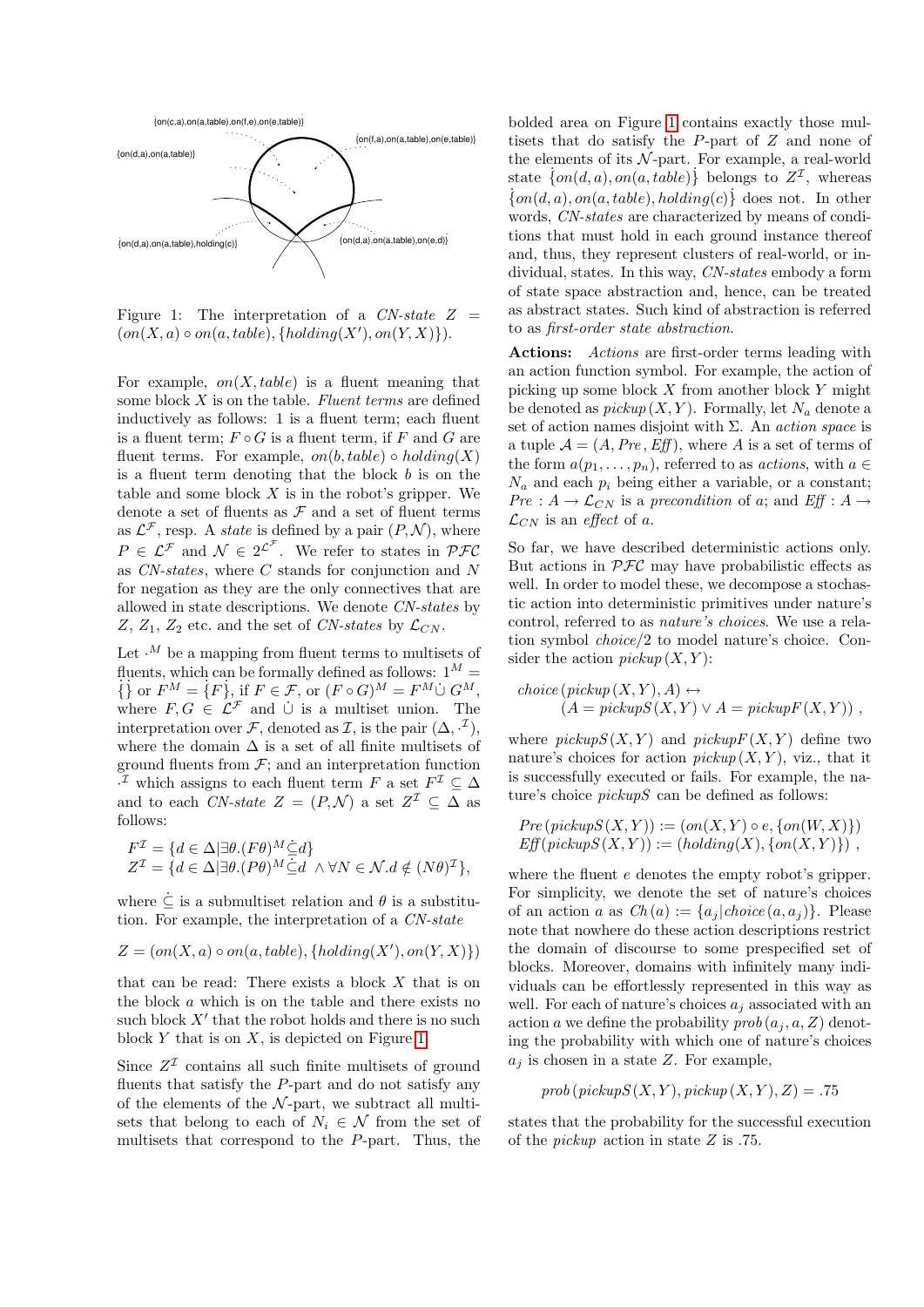In the next step, we define the reward function for each state. We give a reward of 500 to all states in which some block  $X$  is on block  $a$  and  $0$ , otherwise:

$$
reward(Z) = 500 \leftrightarrow Z \sqsubseteq (on(X, a), \emptyset)
$$

$$
reward(Z) = 0 \leftrightarrow Z \not\sqsubseteq (on(X, a), \emptyset),
$$

where  $\subseteq$  denotes the subsumption relation: A CN-state  $Z_1$  subsumes a CN-state  $Z_2$ , written  $Z_2 \sqsubseteq$  $Z_1$ , iff  $Z_2^{\mathcal{I}} \subseteq Z_1^{\mathcal{I}}$ . One should observe that we have specified the reward function without explicit state enumeration. Instead, the state space is divided into two abstract states depending on whether or not, a block  $X$  is on block  $a$ . Likewise, value functions can be specified with respect to the abstract states only. This is in contrast to classical DP algorithms, in which the states are explicitly enumerated. Action costs can be analogously defined as follows:

$$
cost(pickup(X, Y)) = -3
$$

penalizing the execution of the pickup -action with the value of 3.

Inference Mechanism: In this section, we show how to perform regression and progression directly on abstract states avoiding propositionalization. Let  $Z = (P, \mathcal{N}) \in \mathcal{L}_{CN}, a(p_1, \ldots, p_n)$  be an action with parameters  $p_1, \ldots, p_n$ , preconditions  $Pre(a) = (P_p, \mathcal{N}_p)$ and effects  $Eff(a) = (P_e, \mathcal{N}_e)$ . Let  $\theta$  and  $\sigma$  be substitutions. An action  $a(p_1, \ldots, p_n)$  is forward applicable, or simply *applicable*, to Z with  $\theta$  and  $\sigma$ , denoted as  $forward(Z, a, \theta, \sigma)$ , if the following condition holds:

$$
(P_p \theta)^M \subseteq P^M \wedge \forall N_p \in \mathcal{N}_p \cdot \exists N \in \mathcal{N}. ((P \circ N) \sigma)^M \subseteq ((P \circ N_p) \theta)^M.
$$

In other words, the above statement guarantees that Z contains both positive and negative preconditions of the action a. Similarly, an action  $a(p_1, \ldots, p_n)$  is backward applicable to Z with  $\theta$  and  $\sigma$ , denoted as  $\mathit{backward}(Z, a, \theta, \sigma)$ , if Z contains both positive and negative effects of a, i.e.:

$$
(P_e \theta)^M \dot{\subseteq} P^M \wedge \forall N_e \in \mathcal{N}_e \cdot \exists N \in \mathcal{N}.((P \circ N)\sigma)^M \dot{\subseteq} ((P \circ N_e)\theta)^M.
$$

If an action a is forward applicable to Z with  $\theta$  and  $\sigma$ then  $Z' = ((P')^{-M}, \mathcal{N}')$ , where

<span id="page-3-0"></span>
$$
P' := P^M \setminus (P_p \theta)^M \cup (P_e \theta)^M
$$
  

$$
\mathcal{N}' := \mathcal{N}\sigma \setminus \mathcal{N}_p \theta \cup \mathcal{N}_e \theta
$$
 (1)

is referred to as the a-successor of Z with  $\theta$  and  $\sigma$ and denoted as  $succ(Z, a, \theta, \sigma)$ . Similarly, if an action a is backward applicable to Z with  $\theta$  and  $\sigma$  then  $Z'' =$  $((P'')^{-M},\mathcal{N}'')$ , where

<span id="page-3-1"></span>
$$
P'' := P^M \setminus (P_e \theta)^M \cup (P_p \theta)^M
$$
  

$$
\mathcal{N}'' := \mathcal{N}\sigma \setminus \mathcal{N}_e \theta \cup \mathcal{N}_p \theta
$$
 (2)

is referred to as the a-predecessor of Z with  $\theta$  and  $\sigma$ and denoted as  $pred(Z, a, \theta, \sigma)$ . For example, consider the action  $pickupS(X, Y)$  as defined above, take  $Z =$  $(P, \mathcal{N}) = (on(b, table) \circ on(X_1, b) \circ e, \{on(X_2, X_1)\}).$ The action  $\text{pic} \text{supS}(X, Y)$  is forward applicable to Z with  $\theta = \{X \mapsto X_1, Y \mapsto b\}$  and  $\sigma = \{X_2 \mapsto$ W}. Thus,  $Z' = succ(Z, pickupS(X, Y), \theta, \sigma) =$  $((P')^{-M}, \mathcal{N}')$  with

$$
P' = \{on(b, table), holding(X_1)\} \quad \mathcal{N}' = \{on(X_1, b)\} \; .
$$

In effect, Equations [1](#page-3-0) and [2](#page-3-1) comprise the inference mechanism for computing predecessor and successor abstract states. This mechanism operates on abstract states directly, instead of evaluating individual states.

### 3 FIRST-ORDER LAO\*

We present a generalization of symbolic LAO<sup>∗</sup> algorithm [\(Feng and Hansen, 2002\)](#page-7-4), referred to as firstorder LAO<sup>\*</sup> (FOLAO<sup>\*</sup>), for solving FOMDPs. Symbolic LAO<sup>∗</sup> is a heuristic search algorithm that exploits state abstraction for solving factored MDPs. Given an initial state, symbolic LAO<sup>∗</sup> uses an admissible heuristic to focus computation on the parts of the state space that are reachable from the initial state. Moreover, it specifies MDP components, value functions, policies, and admissible heuristics using propositional ADDs. This allows symbolic LAO<sup>∗</sup> to manipulate sets of states instead of individual states.

Despite the fact that symbolic LAO<sup>∗</sup> shows an advantageous behaviour in comparison to non-symbolic LAO<sup>\*</sup> that evaluates states individually, it suffers from an important drawback. While solving FOMDPs symbolic LAO<sup>∗</sup> performs problem propositionalization. This approach is impractical for large FOMDPs and is hardly made to work when the domain becomes infinite. Our intention is to show how to improve the performance of symbolic LAO<sup>∗</sup> by providing a compact first-order representation of MDPs so that the heuristic search can be performed without propositionalization. More precisely, we propose to switch the representational formalism for FOMDPs in symbolic LAO<sup>∗</sup> from propositional ADDs to Probabilistic Fluent Calculus. The FOLAO<sup>∗</sup> algorithm is presented on Figure [2.](#page-4-0)

As symbolic LAO<sup>∗</sup> , FOLAO<sup>∗</sup> has two phases that alternate until a complete solution is found, which is guaranteed to be optimal. First, it expands the best partial policy and evaluates the states on its fringe using an admissible heuristic function. Then it performs dynamic programming on the states visited by the best partial policy, to update their values and possibly revise the current best partial policy.

In the policy expansion step, we perform reachability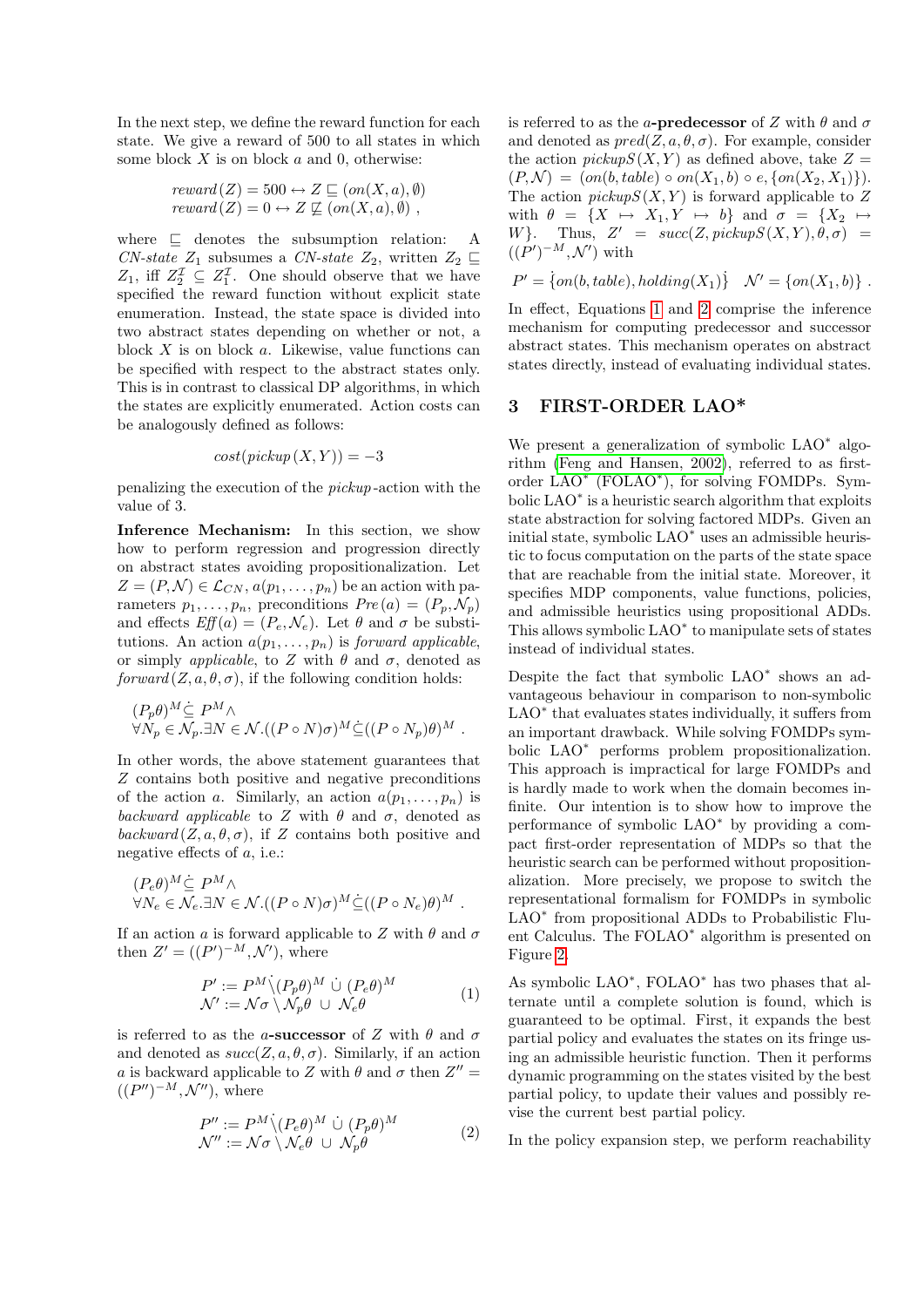$policyExpansion(\pi, S^0, G)$  $E := F := \emptyset$  $from := S^0$ repeat  $to := \bigcup_{Z \in from \ a_i \in Cl}$  $a_j \in Ch(a)$  $\{succ(Z, a_j, \theta)\},\$ where  $(a, \theta) := \pi(Z)$  $F := F \cup (to - G)$  $E := E \cup from$  $from := to \cap G - E$ until  $(from = \emptyset)$  $E := E \cup F$  $G := G \cup F$ return  $(E, F, G)$  $FOVIA(\mathcal{A}, prob, reward, cost, \gamma, E, V)$ repeat  $V':=V$ loop for each  $Z \in E$ loop for each  $a \in \mathcal{A}$ loop for each  $\theta$  such that  $forward(Z, a, \theta)$  $Q(Z, a, \theta) := reward(Z) + cost(a) +$  $\gamma$   $\Sigma$  $a_i \in \overline{Ch}(a)$  $prob(a_j,a,Z) \cdot V'(succ(Z,a_j,\theta))$ end loop end loop  $V(Z) := \max_{(a,\theta)} Q(Z,a,\theta)$ end loop  $r := \|V - V'\|$ until stopping criterion  $\pi := extractPolicy(V)$ return  $(V, \pi, r)$  $\text{FOLAO}^*(\mathcal{A}, prob, reward, cost, \gamma, S^0, h, \varepsilon)$  $V := h$  $G := \emptyset$ For each  $Z \in S^0$ , initialize  $\pi$  with an arbitrary action repeat  $(E, F, G) := policyExpansion(\pi, S^0, G)$  $(V, \pi, r) := \text{FOVIA}(\mathcal{A}, \text{prob}, \text{reward}, \text{cost}, \gamma, E, V)$ until  $(F = \emptyset)$  and  $r \leq \varepsilon$ return  $(\pi, V)$ 

<span id="page-4-0"></span>Figure 2: First-order LAO<sup>∗</sup> algorithm.

analysis to find the set of states  $F$  that have not yet been expanded, but are reachable from the set of initial states  $S^0$  by following the partial policy  $\pi$ . The set of states G contains states that have been expanded so far. By expanding a partial policy we mean that it will be defined for a larger set of states in the dynamic programming step. In symbolic LAO<sup>\*</sup>, reachability analysis on ADDs is performed by means of the image operator, taken from the area of symbolic model checking, that computes the set of successor states to following the best current policy. Whereas, in FOLAO<sup>∗</sup> , we apply the succ-operator, defined in Equation [1.](#page-3-0) One should observe that since the reachability analysis in FOLAO<sup>\*</sup> is performed on CN-states that are defined as first-order entities, the reasoning about successor states is kept on the first-order level. Whereas the symbolic LAO<sup> $*$ </sup> should first instantiate  $S^0$ with all possible combinations of objects, in order to be able to perform computations using propositional ADDs later on.

In contrast to symbolic LAO<sup>∗</sup> , where the dynamic programming step is performed using a modified version of SPUDD, we employ a modified first-order value iteration algorithm (FOVIA) (Hölldobler and Skvortsova, [2004\)](#page-7-7). The original FOVIA performs value iteration over the entire state space. We modify it so that it computes on states that are reachable from the initial states, more precisely, on the set of states  $E$  that are visited by the best current partial policy. In this way, we improve the efficiency of the original FOVIA by using the reachability analysis together with the symbolic dynamic programming. FOVIA produces a  $PFC$  representation of value functions and policies by constructing first-order formulae that partition state space into abstract states specified as CN-states. In effect, it performs value iteration on top of CN-states, obviating the need in the explicit state enumeration.

Given a FOMDP and a value function represented in  $PFC$ , FOVIA returns the best partial value function V, the best partial policy  $\pi$  and the residual r. In order to update the values of the states  $Z$  in  $E$ , we assign the values from the current value function to the successors of Z. We compute successors with respect to all nature's choices  $a_i$ . The residual r is computed as a largest absolute value of the difference between the current and the newly computed value functions  $V'$  and  $V$ , resp. Extraction of a best partial policy  $\pi$  is straightforward: one simply needs to extract the maximizing actions from the best partial value function  $V$ . The elegance of the first-order representation of MDPs allows us to effortlessly restrict the set of states to reachable ones, without the need to perform anything similar to masking of ADDs, as in symbolic LAO<sup>\*</sup>.

As symbolic LAO<sup>\*</sup>, FOLAO<sup>\*</sup> converges to an  $\varepsilon$ optimal policy when three conditions are met: its current policy does not have any unexpanded states, the residual r is less than the predefined threshold  $\varepsilon$ , and the value function is initialized with an admissible heuristic. The convergence proofs for the symbolic LAO<sup>∗</sup> carry over in a straightforward way to FOLAO<sup>∗</sup> [\(Hansen and Zilberstein, 2001\)](#page-7-3).

At the beginning of FOLAO<sup>∗</sup> , we initialize the value function with an admissible heuristic function  $h$  that focuses the search on a subset of reachable states. A simple way to create admissible heuristic is to use dynamic programming to create an approximate value function. Therefore, in order to create an admissible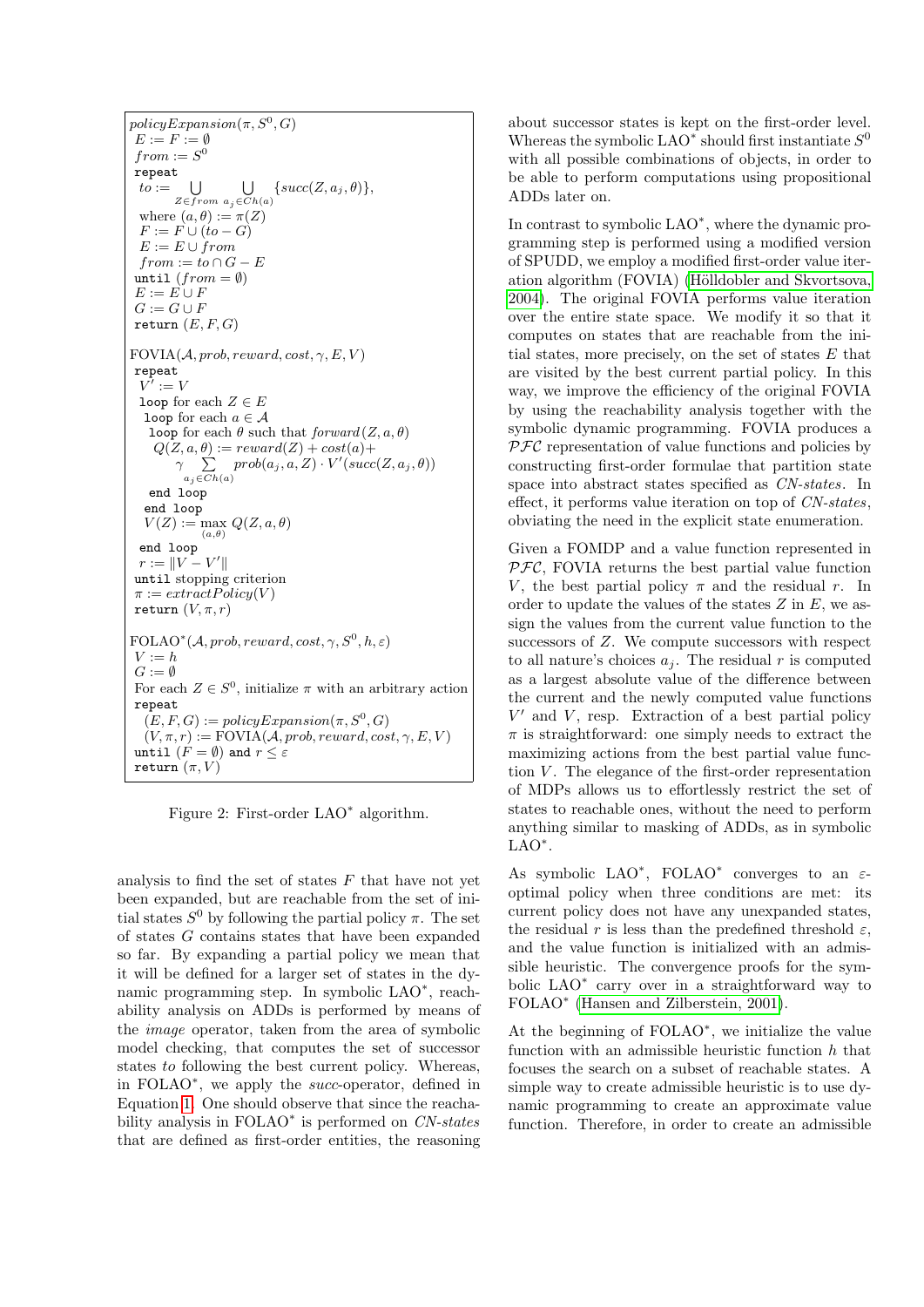heuristic  $h$  in FOLAO<sup>\*</sup>, we perform several iterations of the original FOVIA. We started the algorithm on an initial value function that is admissible. Since each step of FOVIA preserves admissibility, the resulting value function is admissible as well. The initial value function assigns the goal reward to each state thereby overestimating the optimal value since the goal reward is the maximal possible reward.

Since all computations of FOLAO<sup>∗</sup> are performed on CN-states instead of individual states, FOMDPs are solved avoiding explicit state and action enumeration and propositionalization. The reasoning on first-order level leads to better performance of FOLAO<sup>∗</sup> in comparison to symbolic LAO<sup>\*</sup>, as shown in the next section.

### 4 EXPERIMENTAL EVALUATION

We demonstrate the advantages of combining the heuristic search together with first-order state abstraction on a system, referred to as FCPlanner, that has successfully entered the probabilistic track of the competition IPC'2004. The experimental results were all obtained using Linux RedHat machine running at 3.4GHz Pentium IV with 3Gb of RAM.

In Table [1,](#page-6-0) we present the performance comparison of FCPlanner (denoted as FCP) together with symbolic LAO<sup>∗</sup> (denoted as LAO\*) on examples taken from the colored Blocksworld (BW) scenario that was introduced during IPC'2004. The results and the input problems can be found at [http://www.wv.inf.](http://www.wv.inf.tu-dresden.de/~olga/comparison/) [tu-dresden.de/~olga/comparison/](http://www.wv.inf.tu-dresden.de/~olga/comparison/). Colored BW problems were of our main interest since they were the only ones represented in first-order terms and hence the only ones that allowed us to make use of the firstorder state abstraction. These problems differ from the classical BW ones in that, along with the unique identifier, each block is assigned a specific color. A goal formula, specified in first-order terms, provides an arrangement of colors instead of an arrangement of blocks.

At the outset of solving a colored BW problem, symbolic LAO<sup>∗</sup> starts with grounding its components, namely, the goal statement and actions. Only after that, the abstraction using propositional ADDs is applied. Whereas, FCPlanner performs first-order abstraction on a colored BW problem directly, avoiding unnecessary grounding. In the following, we show how an abstraction technique affects the computation of a heuristic function. To create an admissible heuristic, FCPlanner and symbolic LAO<sup>∗</sup> perform twenty iterations of FOVIA and an approximate value iteration algorithm similar to APRICODD [\(St-Aubin](#page-7-9) [et al., 2000\)](#page-7-9), resp. The columns labelled H.time and NAS show the time needed for computing a heuristic function and the number of abstract states it covers, resp. In comparison to FCPlanner, symbolic LAO<sup>∗</sup> needs to evaluate less abstract states in the heuristic function but takes considerably more time. One can conclude that abstract states in symbolic LAO<sup>∗</sup> enjoy more complex structure than those in FCPlanner.

In order to compare the heuristic accuracy, we present in column labelled NGS the number of ground states that the heuristic assigns non-zero values to. One can see that the heuristics returned by FCPlanner and symbolic LAO<sup>∗</sup> are of close accuracy. But FCPlanner takes much less time to compute it. This reflects the advantage of the plain first-order abstraction in comparison to the marriage of propositionalization with abstraction using propositional ADDs. In some examples, we gain several orders of magnitude in H.time.

The column labelled Total time presents the time needed to solve a problem. During this time, a planner must execute 30 runs from an initial state to a goal state. A one-hour block is allocated for each problem. We note that, in comparison to FCPlanner, the time required by heuristic search in symbolic LAO<sup>∗</sup> (i.e., difference between Total time and H.time) grows considerably faster in the size of the problem. This reflects the potential in employing first-order abstraction instead of abstraction based on propositional ADDs during heuristic search.

The average reward obtained over 30 runs, shown in column Total av. reward, is the planner's evaluation score. The reward value close to 500 simply indicates that a planner found a reasonably good policy. As the number of blocks B increases by 1, the running time for symbolic LAO<sup>∗</sup> increases in 10 times. Thus, it could not scale to problems of the size greater than seven blocks. This is in contrast to FCPlanner that could solve problems of seventeen blocks. We could not analyze the behaviour of FCPlanner on larger problems because these could not be loaded into the current evaluation software that relies on propositionalization. We note that the number of colors C in a problem affects the efficiency of an abstraction technique. In FC-Planner, as C decreases, the abstraction rate increases which in turn is reflected by the dramatic decrease of runtime. The opposite holds for symbolic LAO<sup>∗</sup> .

In addition, we compare FCPlanner with its two variants. The first one, denoted as FOVIA, performs no heuristic search at all. But rather, it employs FOVIA to compute the  $\varepsilon$ -optimal total value function from which a policy is extracted. The second one, denoted as FCP– , performs 'trivial' heuristic search starting with an initial value function as an admissible heuristic. As expected, FCPlanner that combines heuris-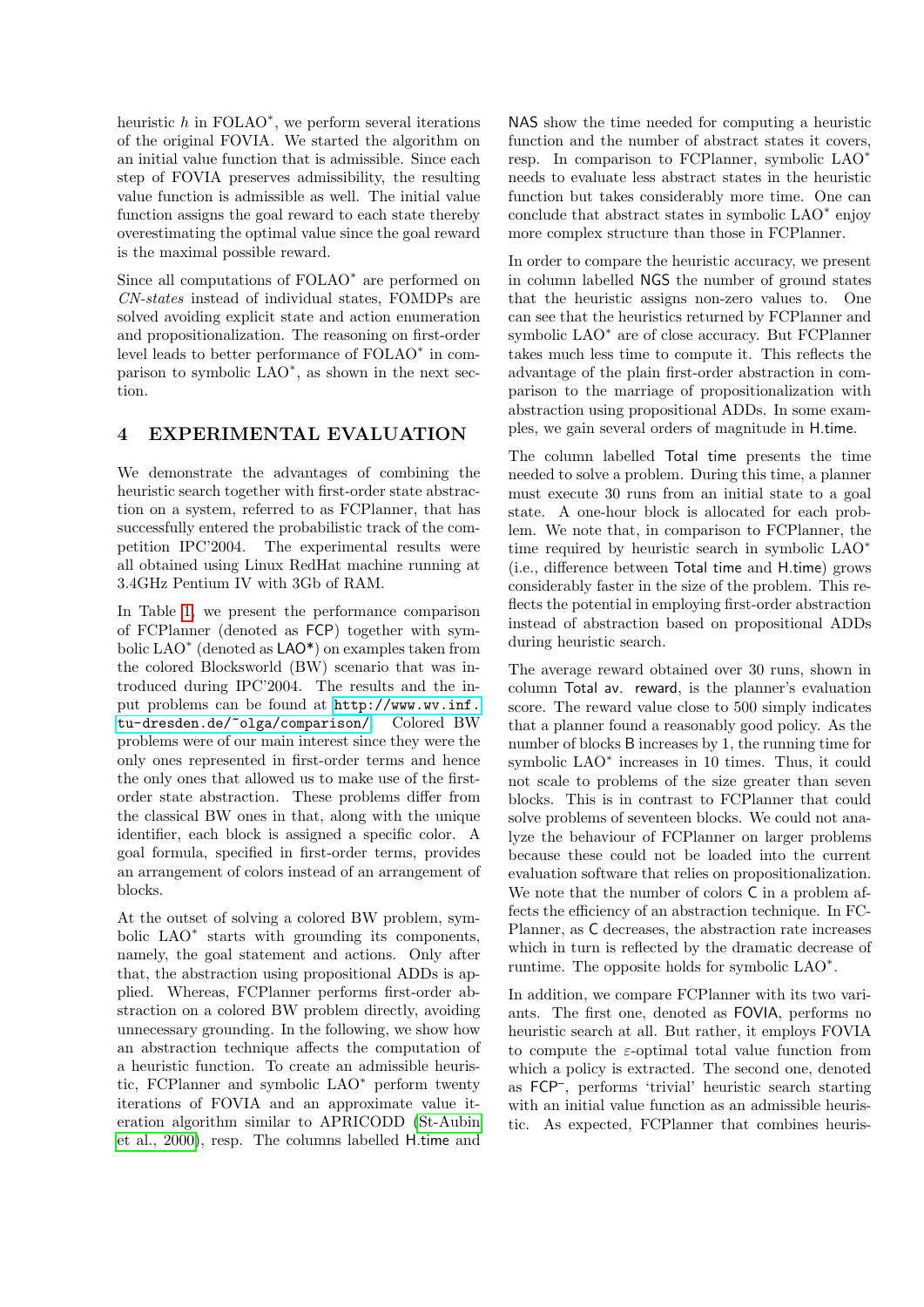| Problem        |                | Total av. reward, <500 |        |                    |             | Total time, sec. |           |       |                     | H.time, sec. |          | <b>NAS</b> |                      | NGS, $\times 10^3$ |                               |
|----------------|----------------|------------------------|--------|--------------------|-------------|------------------|-----------|-------|---------------------|--------------|----------|------------|----------------------|--------------------|-------------------------------|
| B              |                | AQ*                    | ₿<br>ட | <b>AINO</b><br>Lī. | ௨<br>○<br>ட | AQ*              | පි<br>Lī. | FOVIA | $\Delta$<br>○<br>ட் | AQ*          | РCР<br>Г | AQ*        | $\Omega$<br>○<br>Lī. | AQ*                | FCP                           |
| $\overline{5}$ | 4              | 494                    | 494    | 494                | 494         | 22.3             | 22.0      | 23.4  | 31.1                | 8.7          | 4.2      | 35         | 410                  | 0.86               | 0.82                          |
|                | 3              | 496                    | 495    | 495                | 496         | 23.1             | 17.8      | 22.7  | 25.1                | 9.5          | $1.3\,$  | 34         | 172                  | 0.86               | 0.68                          |
|                | 2              | 496                    | 495    | 495                | 495         | 27.3             | 11.7      | 15.7  | 16.5                | 12.7         | 0.3      | 32         | 55                   | 0.86               | 0.66                          |
| 6              | 4              | 493                    | 493    | 493                | 493         | 137.6            | 78.5      | 261.6 | 285.4               | 76.7         | 21.0     | 68         | 1061                 | 7.05               | 4.24                          |
|                | 3              | 493                    | 492    | 493                | 492         | 150.5            | 33.0      | 119.1 | 128.5               | 85.0         | 9.3      | 82         | 539                  | 7.05               | 6.50                          |
|                | 2              | 495                    | 494    | 495                | 496         | 221.3            | 16.6      | 56.4  | 63.3                | 135.0        | $1.2\,$  | 46         | 130                  | $7.05\,$           | 6.24                          |
| 7              | 4              | 492                    | 491    | 491                | 491         | 1644             | 198.1     | 2776  | n/a                 | 757.0        | 171.3    | 143        | 2953                 | 65.9               | 23.6                          |
|                | 3              | 494                    | 494    | 494                | 494         | 1265             | 161.6     | 1809  | 2813                | 718.3        | 143.6    | 112        | 2133                 | 65.9               | 51.2                          |
|                | $\overline{2}$ | 494                    | 494    | 494                | 494         | 2210             | 27.3      | 317.7 | 443.6               | 1241         | 12.3     | 101        | 425                  | 65.9               | 61.2                          |
| 8              | 4              | n/a                    | 490    | n/a                | n/a         | n/a              | 1212      | n/a   | n/a                 | n/a          | 804.1    | n/a        | 8328                 | n/a                | 66.6                          |
|                | 3              | n/a                    | 490    | n/a                | n/a         | n/a              | 598.5     | n/a   | n/a                 | n/a          | 301.2    | n/a        | 3956                 | n/a                | 379.7                         |
|                | $\overline{2}$ | n/a                    | 492    | n/a                | n/a         | n/a              | 215.3     | 1908  | n/a                 | n/a          | 153.2    | n/a        | 2019                 | n/a                | 1121                          |
| 15             | 3              | n/a                    | 486    | n/a                | n/a         | n/a              | 1809      | n/a   | n/a                 | n/a          | 1733     | n/a        | 7276                 | n/a                | $1.2 \cdot 10^{7}$            |
| 17             | 4              | n/a                    | 481    | n/a                | n/a         | n/a              | 3548      | n/a   | n/a                 | n/a          | 1751     | n/a        | 15225                | n/a                | $2.\overline{5 \cdot 10^{7}}$ |

<span id="page-6-0"></span>Table 1: Performance comparison of FCPlanner (denoted as FCP) and symbolic LAO<sup>\*</sup> (denoted as LAO<sup>\*</sup>)

tic search and FOVIA has demonstrated an advantage over plain FOVIA and trivial heuristic search. These results illustrate the significance of heuristic search in general (FCP vs. FOVIA) and importance of heuristic accuracy, in particular (FCP vs. FCP– ). Even more, FOVIA and FCP– do not scale to problems of the size greater than seven blocks.

FCPlanner did not perform well on classical BW problems because these problems were propositional ones and FCPlanner does not yet incorporate optimization techniques applied in modern propositional planners. Table [2](#page-7-10) concludes with competition results from IPC'2004 where FCPlanner has shown an advantage over other planners on colored BW problems. The contestants are indicated by their origin. E.g., Dresden - FCPlanner, UMass - symbolic LAO<sup>∗</sup> . The gain of five points in total reward means in average ten actions shorter plan.

## 5 RELATED WORK

We follow the symbolic DP (SDP) approach within Situation Calculus (SC) [\(Boutilier et al., 2001\)](#page-7-6) in using first-order state abstraction for FOMDPs. One difference is in the representation language: we use  $\mathcal{PFC}$  instead of SC. In course of the symbolic value iteration, a state space may contain redundant abstract states that dramatically affect the algorithm's efficiency. In order to achieve computational savings, normalization must be performed to remove these redundancies. However, it was done by hand so far. To the best of our knowledge, the preliminary implementation of the SDP approach within SC uses human-provided rewrite rules for logical simplification. Whereas in (Hölldobler [and Skvortsova, 2004\)](#page-7-7), we have developed an automated normalization procedure for FOVIA that is incorporated in the competition version of FCPlanner and brings the computational gain of several orders of magnitude. Another crucial difference is that our algorithm uses heuristic search to limit the number of states for which a policy is computed.

ReBel [\(Kersting et al., 2004\)](#page-7-11) algorithm relates to FOLAO<sup>\*</sup> in that it also uses a simpler logical language than situation calculus which makes the state space simplification computationally feasible.

In motivation, our approach is closely related to Relational Envelope-based Planning (REBP) that represents MDPs dynamics by a compact set of relational rules and extends the envelope method [\(Dean et al.,](#page-7-2) [1995\)](#page-7-2) to use these structured dynamics [\(Gardiol and](#page-7-12) [Kaelbling, 2004\)](#page-7-12). However, REBP performs action groundization first and only after that employs abstraction using equivalence-class sampling. Whereas, FOLAO<sup>∗</sup> directly applies state and action abstraction on the first-order structure of an MDP. In that, REBP is closer to symbolic LAO<sup>\*</sup> than to FOLAO<sup>\*</sup>. Moreover, in contrast to  $PFC$ , action descriptions in REBP do not allow negation to appear neither in preconditions nor in effects. In organization, FOLAO<sup>∗</sup> , as symbolic LAO<sup>∗</sup> , is similar to real-time DP [\(Barto](#page-7-0) [et al., 1995\)](#page-7-0) that is an online search algorithm for MDPs, in contrast to FOLAO<sup>∗</sup> , that works offline. There are several recent inductive approaches to solving FOMDPs [\(Gretton and Thiebaux, 2004;](#page-7-13) [Fern](#page-7-14) [et al., 2003\)](#page-7-14).